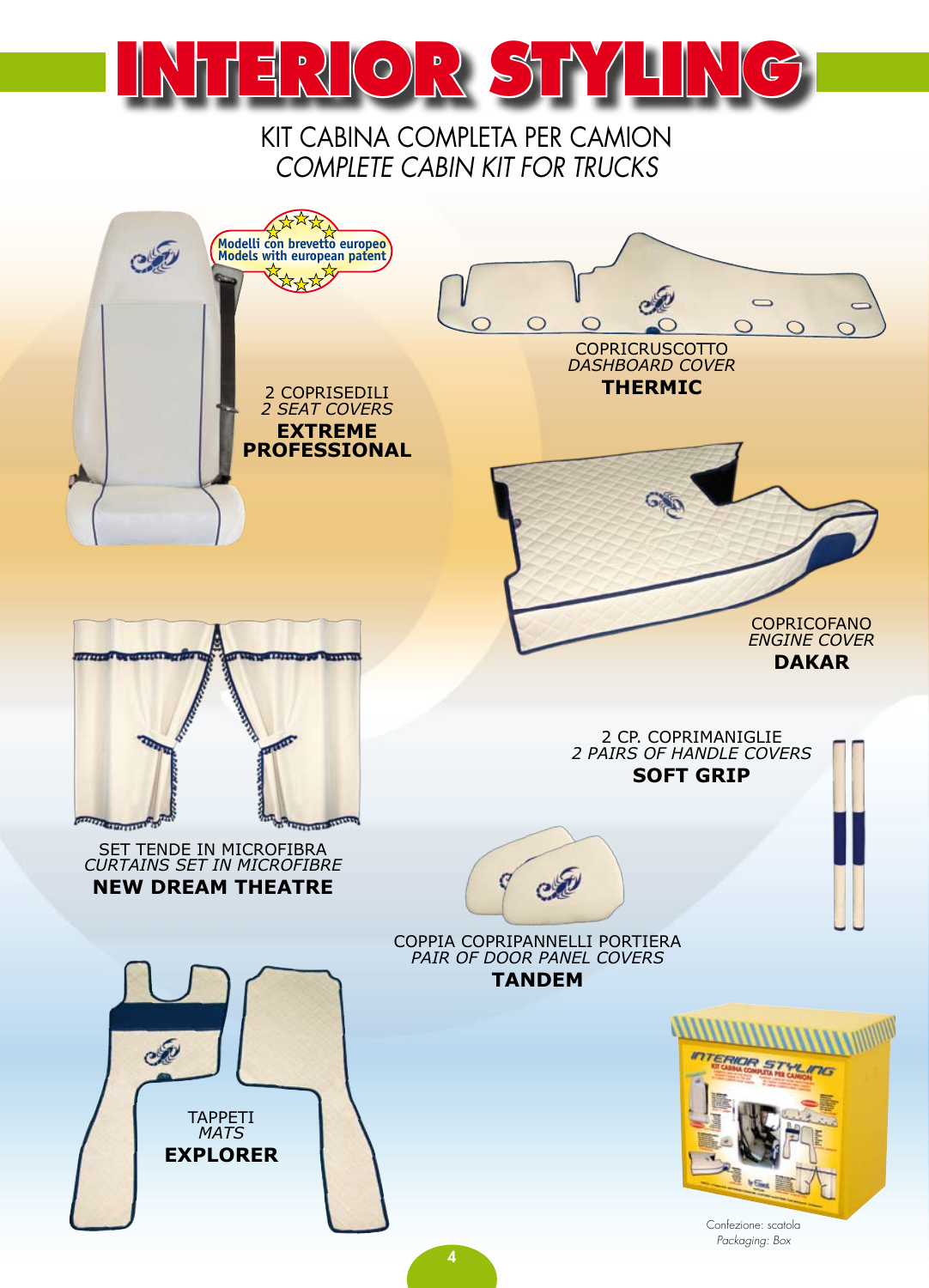

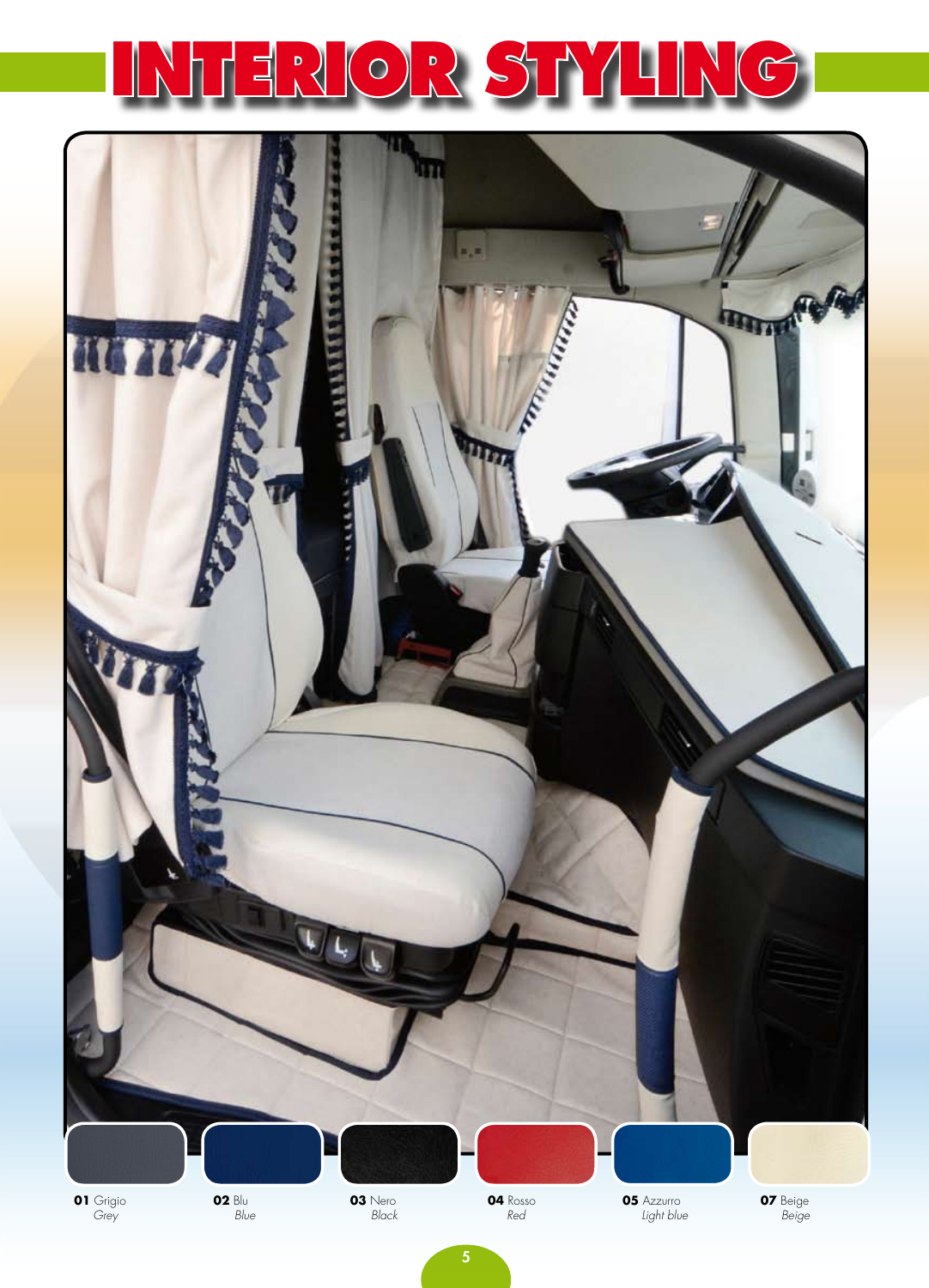

| DAF XF 95<br><b>Cab. SPACE</b>                                                | NON INCLUDE COPRIPANNELLI PORTIERA TANDEM<br>DOOR PANEL COVERS TANDEM NOT INCLUDED                                                                          | <b>KDA1000</b><br><b>ART. 8100</b>              |
|-------------------------------------------------------------------------------|-------------------------------------------------------------------------------------------------------------------------------------------------------------|-------------------------------------------------|
| DAF XF 95<br><b>Cab. SUPER SPACE</b>                                          | NON INCLUDE COPRIPANNELLI PORTIERA TANDEM<br>DOOR PANEL COVERS TANDEM NOT INCLUDED                                                                          | <b>KDA1001</b><br><b>ART. 8101</b>              |
| <b>DAF XF 105</b> fino al/until '11<br><b>Cab. SPACE</b>                      |                                                                                                                                                             | <b>KDA1002</b><br><b>ART. 8102</b>              |
| <b>DAF XF 105</b> fino al/until '11<br><b>Cab. SUPER SPACE</b>                |                                                                                                                                                             | <b>KDA1003</b><br><b>ART. 8103</b>              |
| <b>DAF XF 105 dal/from '12</b><br><b>Cab. SPACE</b>                           |                                                                                                                                                             | <b>KDA1004</b><br><b>ART. 8104</b>              |
| <b>DAF XF 105 dal/from '12</b><br><b>Cab. SUPER SPACE</b>                     |                                                                                                                                                             | <b>KDA1005</b><br><b>ART. 8105</b>              |
| DAF XF Euro 6 dal/from '13<br><b>Cab. SPACE</b>                               | NON INCLUDE COPRIPANNELLI PORTIERA TANDEM<br>DOOR PANEL COVERS TANDEM NOT INCLUDED                                                                          | <b>KDA1006</b><br><b>ART. 8106</b>              |
| DAF XF Euro 6 dal/from '13<br><b>Cab. SUPER SPACE</b>                         | NON INCLUDE COPRIPANNELLI PORTIERA TANDEM<br>DOOR PANEL COVERS TANDEM NOT INCLUDED                                                                          | <b>KDA1007</b><br><b>ART. 8107</b>              |
| <b>IVECO STRALIS/TRAKKER fino al/until '12</b><br><b>Cab. ACTIVE DAY/TIME</b> | NON INCLUDE COPRICRUSCOTTO THERMIC E<br><b>COPRIPANNELLI PORTIERA TANDEM</b><br>DASHBOARD COVER THERMIC AND DOOR PANEL<br><b>COVERS TANDEM NOT INCLUDED</b> | <b>KIV2000</b><br><b>ART. 8200</b>              |
| <b>IVECO STRALIS</b> fino al/until '12<br><b>Cab. ACTIVE SPACE</b>            |                                                                                                                                                             | <b>KIV2001</b><br><b>ART. 8201</b>              |
|                                                                               |                                                                                                                                                             |                                                 |
| <b>IVECO STRALIS HI-WAY dal/from '13</b>                                      | NON INCLUDE COPRIPANNELLI PORTIERA TANDEM<br><b>DOOR PANEL COVERS TANDEM NOT INCLUDED</b>                                                                   | <b>KIV2002</b><br><b>ART. 8202</b>              |
| <b>MAN TGL/TGA</b><br>Cab. L                                                  | NON INCLUDE COPRICRUSCOTTO THERMIC<br><b>DASHBOARD COVER THERMIC NOT INCLUDED</b>                                                                           | <b>KMA3000</b><br><b>ART. 8300</b>              |
| <b>MAN TGL/TGA</b><br>Cab. LX                                                 | NON INCLUDE COPRICRUSCOTTO THERMIC<br><b>DASHBOARD COVER THERMIC NOT INCLUDED</b>                                                                           | <b>KMA3001</b><br><b>ART. 8301</b>              |
| <b>MAN TGA</b><br>Cab. XL                                                     |                                                                                                                                                             | <b>KMA3002</b>                                  |
| <b>MAN TGA</b><br>Cab. XLX                                                    |                                                                                                                                                             | <b>ART. 8302</b><br>KMA3003<br><b>ART. 8303</b> |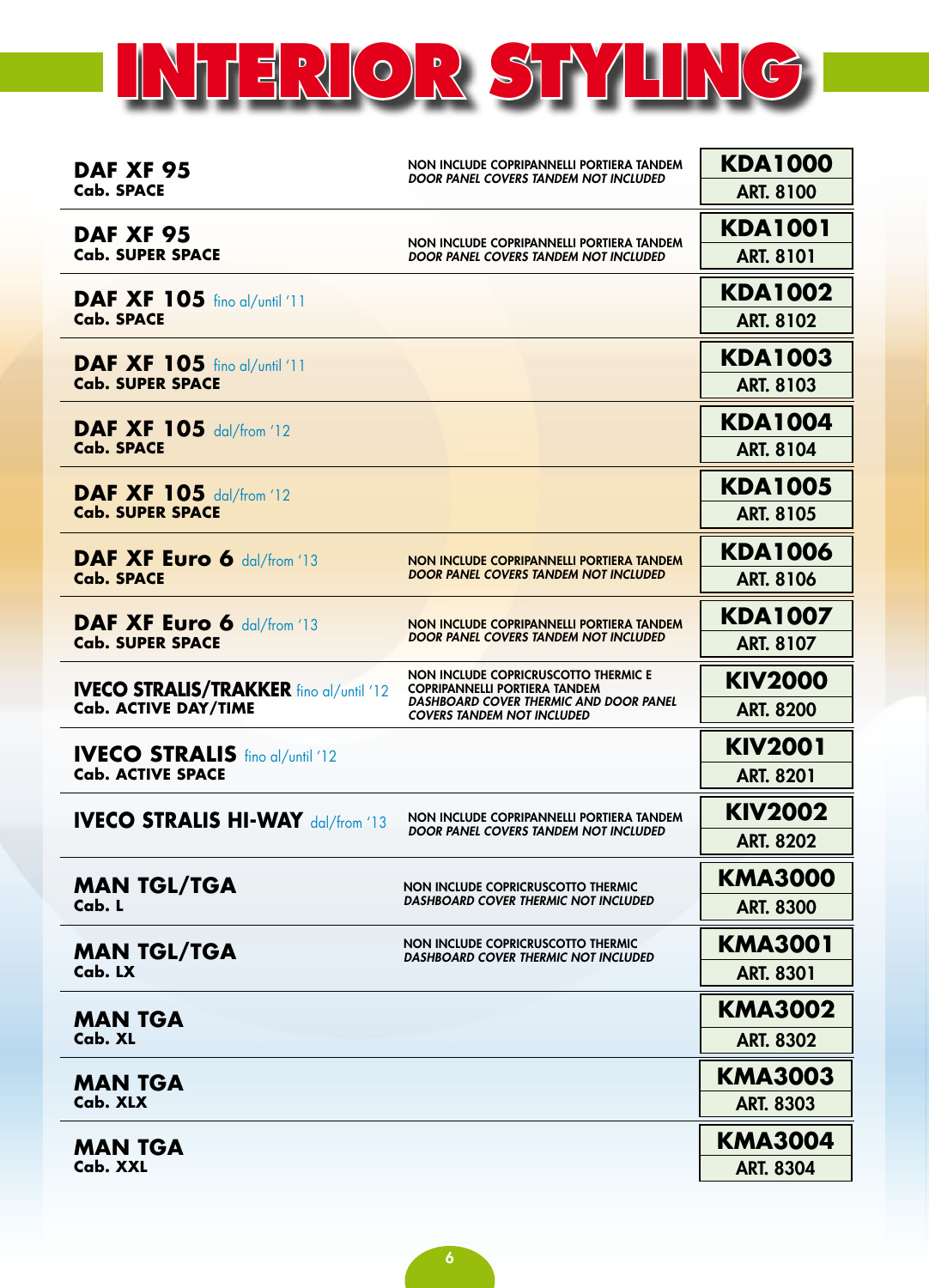## **INTERIOR STYLING**

| <b>MAN TGS</b>                                                                                   | NON INCLUDE COPRICRUSCOTTO THERMIC<br>DASHBOARD COVER THERMIC NOT INCLUDED   | <b>KMA3005</b>                     |
|--------------------------------------------------------------------------------------------------|------------------------------------------------------------------------------|------------------------------------|
| Cab. L                                                                                           |                                                                              | <b>ART. 8305</b>                   |
| <b>MAN TGS</b>                                                                                   | NON INCLUDE COPRICRUSCOTTO THERMIC                                           | <b>KMA3006</b>                     |
| Cab. LX                                                                                          | <b>DASHBOARD COVER THERMIC NOT INCLUDED</b>                                  | <b>ART. 8306</b>                   |
| <b>MAN TGX</b>                                                                                   |                                                                              | <b>KMA3007</b>                     |
| Cab. XL<br>senza cassetti/without drawers                                                        |                                                                              | <b>ART. 8307</b>                   |
| <b>MAN TGX</b>                                                                                   |                                                                              |                                    |
| Cab. XL                                                                                          |                                                                              | <b>KMA3008</b>                     |
| con cassetti/with drawers                                                                        |                                                                              | <b>ART. 8308</b>                   |
| <b>MAN TGX</b>                                                                                   |                                                                              | <b>KMA3009</b>                     |
| Cab. XLX<br>senza cassetti/without drawers                                                       |                                                                              | <b>ART. 8309</b>                   |
| <b>MAN TGX</b>                                                                                   |                                                                              | <b>KMA3010</b>                     |
| Cab. XLX                                                                                         |                                                                              | <b>ART. 8310</b>                   |
| con cassetti/with drawers                                                                        |                                                                              |                                    |
| <b>MAN TGX</b><br>Cab. XXL                                                                       |                                                                              | <b>KMA3011</b>                     |
| senza cassetti/without drawers                                                                   |                                                                              | <b>ART. 8311</b>                   |
| <b>MAN TGX</b>                                                                                   |                                                                              | <b>KMA3012</b>                     |
| Cab. XXL<br>con cassetti/with drawers                                                            |                                                                              | <b>ART. 8312</b>                   |
|                                                                                                  |                                                                              |                                    |
| MERCEDES ACTROS dal/from '02 al/to '11                                                           | NON INCLUDE COPRICOFANO DAKAR<br><b>ENGINE COVER DAKAR NOT INCLUDED</b>      | <b>KME4000</b>                     |
| Cab. L                                                                                           |                                                                              | <b>ART. 8400</b>                   |
| MERCEDES ACTROS dal/from '02 al/to '11<br>Cab. L                                                 | NON INCLUDE COPRICOFANO DAKAR<br><b>ENGINE COVER DAKAR NOT INCLUDED</b>      | <b>KME4001</b>                     |
| Sedile passeggero ripiegabile SFO/Reclining passenger seat SFO                                   |                                                                              | <b>ART. 8401</b>                   |
|                                                                                                  | NON INCLUDE COPRICOFANO DAKAR                                                |                                    |
| MERCEDES ACTROS dal/from '02 al/to '11<br><b>Cab. LH MEGASPACE</b>                               | <b>ENGINE COVER DAKAR NOT INCLUDED</b>                                       | <b>KME4002</b><br><b>ART. 8402</b> |
| <b>MERCEDES ACTROS</b> dal/from '02 al/to '11                                                    |                                                                              |                                    |
| <b>Cab. LH MEGASPACE</b>                                                                         | NON INCLUDE COPRICOFANO DAKAR<br><b>ENGINE COVER DAKAR NOT INCLUDED</b>      | <b>KME4003</b>                     |
| Sedile passeggero ripiegabile SFO/Reclining passenger seat SFO                                   |                                                                              | <b>ART. 8403</b>                   |
| NON INCLUDE COPRICRUSCOTTO<br><b>MERCEDES ACTROS dal/from '12</b><br>THERMIC E COPRICOFANO DAKAR |                                                                              | <b>KME4004</b>                     |
| Cab. STREAM SPACE 2500 mm - BIG SPACE                                                            | <b>DASHBOARD COVER THERMIC AND</b><br><b>ENGINE COVER DAKAR NOT INCLUDED</b> | <b>ART. 8404</b>                   |
| <b>MERCEDES ACTROS dal/from '12</b>                                                              | NON INCLUDE COPRICRUSCOTTO                                                   | <b>KME4005</b>                     |
| Cab. STREAM SPACE 2500 mm - BIG SPACE                                                            | THERMIC E COPRICOFANO DAKAR<br>DASHBOARD COVER THERMIC AND                   | <b>ART. 8405</b>                   |
| Sedile passeggero ripiegabile SFO/Reclining passenger seat SFO                                   | <b>ENGINE COVER DAKAR NOT INCLUDED</b><br><b>NON INCLUDE COPRICRUSCOTTO</b>  |                                    |
| <b>MERCEDES ACTROS dal/from '12</b>                                                              | THERMIC E COPRICOFANO DAKAR<br><b>DASHBOARD COVER THERMIC AND</b>            | <b>KME4006</b>                     |
| <b>Cab. GIGA SPACE</b>                                                                           | <b>ENGINE COVER DAKAR NOT INCLUDED</b>                                       | <b>ART. 8406</b>                   |
| <b>MERCEDES ACTROS dal/from '12</b><br><b>Cab. GIGA SPACE</b>                                    | <b>NON INCLUDE COPRICRUSCOTTO</b><br>THERMIC E COPRICOFANO DAKAR             | <b>KME4007</b>                     |
| Sedile passeggero ripiegabile SFO/Reclining passenger seat SFO ENGINE COVER DAKAR NOT INCLUDED   | DASHBOARD COVER THERMIC AND                                                  | <b>ART. 8407</b>                   |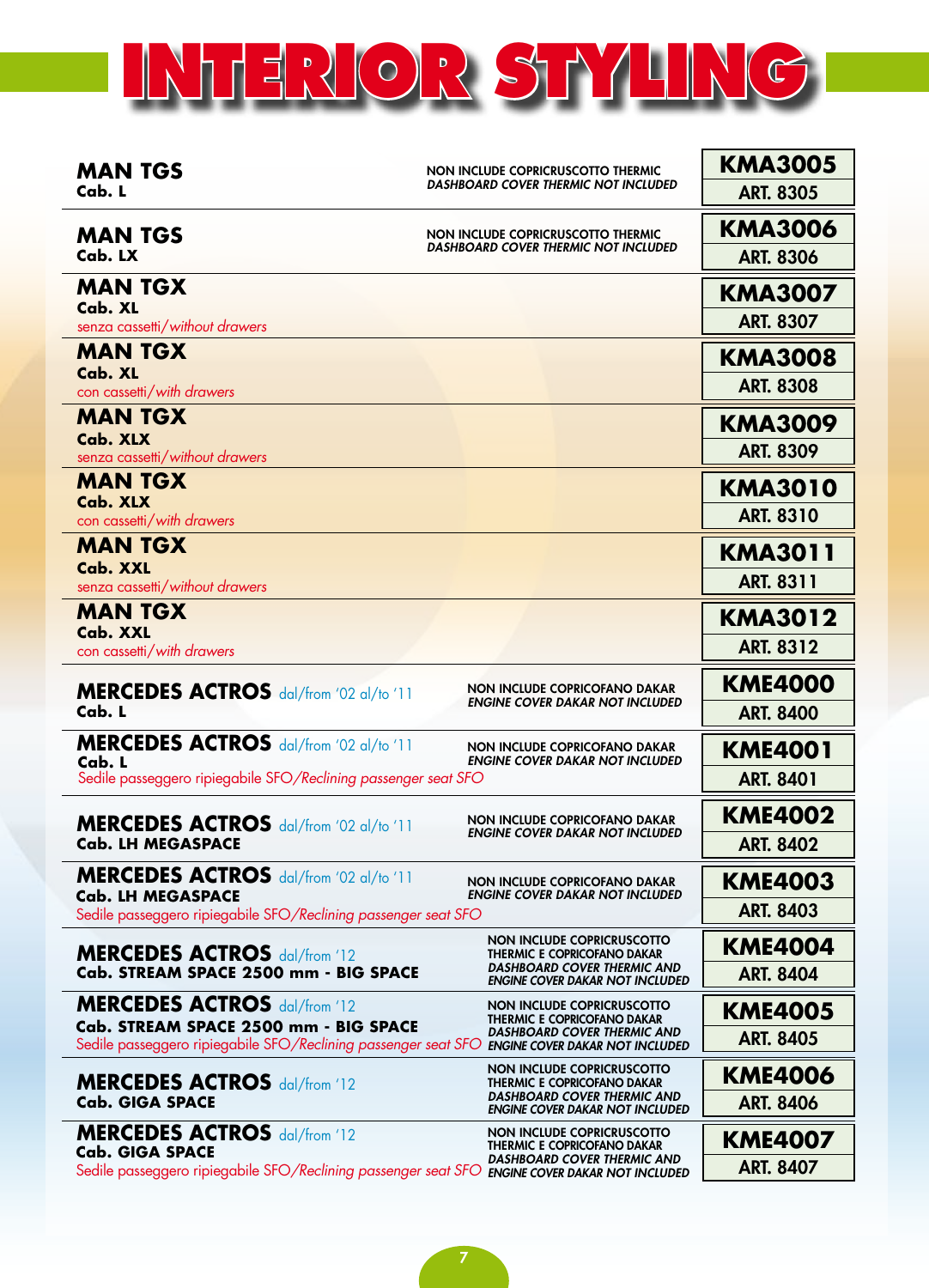## **INTERIOR STYLING**

| <b>RENAULT PREMIUM dal/from '06</b>                                                 |                                                                                                                                        | <b>KRE5000</b>   |
|-------------------------------------------------------------------------------------|----------------------------------------------------------------------------------------------------------------------------------------|------------------|
|                                                                                     |                                                                                                                                        | <b>ART. 8500</b> |
| <b>RENAULT PREMIUM dal/from '06</b>                                                 |                                                                                                                                        | <b>KRE5001</b>   |
| Tetto rialzato/High roof                                                            |                                                                                                                                        | <b>ART. 8501</b> |
| <b>RENAULT MAGNUM</b>                                                               | NON INCLUDE COPRICOFANO DAKAR, COPRIPANNELLI<br>PORTIERA TANDEM E 1 COPPIA COPRIMANIGLIE SOFT GRIP                                     | <b>KRE5002</b>   |
| Sedile passeggero con base larga<br>Passenger seat with large base                  | ENGINE COVER DAKAR, DOOR PANEL COVERS TANDEM AND<br>1 PAIR OF HANDLE COVERS SOFT GRIP NOT INCLUDED                                     | <b>ART. 8502</b> |
| <b>RENAULT MAGNUM</b>                                                               | NON INCLUDE 1 COPRISEDILE EXTREME PROFESSIONAL, COPRICOFANO DAKAR,<br>COPRIPANNELLI PORTIERA TANDEM E 1 COPPIA COPRIMANIGLIE SOFT GRIP | <b>KRE5003</b>   |
| <b>Cab. FREEDOM</b><br>(1 sedile/seat)                                              | 1 SEAT COVER EXTREME PROFESSIONAL, ENGINE COVER DAKAR, DOOR PANEL<br>COVERS TANDEM AND 1 PAIR OF HANDLE COVERS SOFT GRIP NOT INCLUDED  | <b>ART. 8503</b> |
| <b>RENAULT MAGNUM</b>                                                               | NON INCLUDE COPRICOFANO DAKAR, COPRIPANNELLI<br>PORTIERA TANDEM E 1 COPPIA COPRIMANIGLIE SOFT GRIP                                     | <b>KRE5004</b>   |
| Sedile passeggero con base stretta<br>Passenger seat with small base                | <b>ENGINE COVER DAKAR, DOOR PANEL COVERS TANDEM AND</b><br>1 PAIR OF HANDLE COVERS SOFT GRIP NOT INCLUDED                              | <b>ART. 8504</b> |
| <b>RENAULT T/K/C</b>                                                                | NON INCLUDE COPRIPANNELLI PORTIERA TANDEM E<br><b>COPRICRUSCOTTO THERMIC</b>                                                           | <b>KRE5005</b>   |
| Cab. SLEEPER/DAY/NIGHT & DAY 2500 mm<br>Coprisedili Mod. M/Seat covers Mod. M       | <b>DOOR PANEL COVERS TANDEM AND DASHBOARD</b><br><b>COVER THERMIC NOT INCLUDED</b>                                                     | <b>ART. 8505</b> |
| <b>RENAULT T/K/C</b>                                                                | NON INCLUDE COPRIPANNELLI PORTIERA TANDEM E<br><b>COPRICRUSCOTTO THERMIC</b>                                                           | <b>KRE5006</b>   |
| Cab. SLEEPER/DAY/NIGHT & DAY 2500 mm<br>Coprisedili Mod. N/Seat covers Mod. N       | <b>DOOR PANEL COVERS TANDEM AND DASHBOARD</b><br><b>COVER THERMIC NOT INCLUDED</b>                                                     | <b>ART. 8506</b> |
| <b>RENAULT T/K/C</b>                                                                | NON INCLUDE COPRIPANNELLI PORTIERA TANDEM E<br><b>COPRICRUSCOTTO THERMIC</b>                                                           | <b>KRE5007</b>   |
| Cab. SLEEPER/DAY/NIGHT & DAY 2500 mm<br>Coprisedili Mod. O/Seat covers Mod. O       | DOOR PANEL COVERS TANDEM AND DASHBOARD<br><b>COVER THERMIC NOT INCLUDED</b>                                                            | <b>ART. 8507</b> |
| <b>RENAULT T</b>                                                                    | NON INCLUDE COPRICOFANO DAKAR, COPRIPANNELLI<br>PORTIERA TANDEM E COPRICRUSCOTTO THERMIC                                               | <b>KRE5008</b>   |
| <b>Cab. HIGH SLEEPER</b><br>Coprisedili Mod. M/Seat covers Mod. M                   | <b>ENGINE COVER DAKAR, DOOR PANEL COVERS TANDEM</b><br>AND DASHBOARD COVER THERMIC NOT INCLUDED                                        | <b>ART. 8508</b> |
| <b>RENAULT T</b>                                                                    | NON INCLUDE COPRICOFANO DAKAR, COPRIPANNELLI<br>PORTIERA TANDEM E COPRICRUSCOTTO THERMIC                                               | <b>KRE5009</b>   |
| <b>Cab. HIGH SLEEPER</b><br>Coprisedili Mod. N/Seat covers Mod. N                   | <b>ENGINE COVER DAKAR, DOOR PANEL COVERS TANDEM</b><br>AND DASHBOARD COVER THERMIC NOT INCLUDED                                        | <b>ART. 8509</b> |
| RENAULT T                                                                           | NON INCLUDE COPRICOFANO DAKAR, COPRIPANNELLI<br>PORTIERA TANDEM E COPRICRUSCOTTO THERMIC                                               | <b>KRE5010</b>   |
| <b>Cab. HIGH SLEEPER</b><br>Coprisedili Mod. O/Seat covers Mod. O                   | <b>ENGINE COVER DAKAR, DOOR PANEL COVERS TANDEM</b><br>AND DASHBOARD COVER THERMIC NOT INCLUDED                                        | <b>ART. 8510</b> |
| <b>SCANIA SERIE 4</b>                                                               |                                                                                                                                        | <b>KSC6000</b>   |
|                                                                                     |                                                                                                                                        | <b>ART. 8600</b> |
| <b>SCANIA SERIE 4</b>                                                               |                                                                                                                                        | <b>KSC6001</b>   |
| <b>Cab. TOPLINE</b>                                                                 |                                                                                                                                        | <b>ART. 8601</b> |
| <b>SCANIA SERIE R fino al/until '09</b>                                             |                                                                                                                                        | <b>KSC6002</b>   |
|                                                                                     |                                                                                                                                        | <b>ART. 8602</b> |
| <b>SCANIA SERIE R</b> fino al/until '09                                             |                                                                                                                                        | <b>KSC6003</b>   |
| <b>Cab. TOPLINE/HIGHLINE</b>                                                        |                                                                                                                                        | <b>ART. 8603</b> |
| <b>SCANIA SERIE R</b> $\frac{da}{from'}$ 10 $a$ /to '12                             |                                                                                                                                        | <b>KSC6004</b>   |
| Sedile passeggero con appoggiatesta staccato/Passenger seat with separated headrest |                                                                                                                                        | <b>ART. 8604</b> |